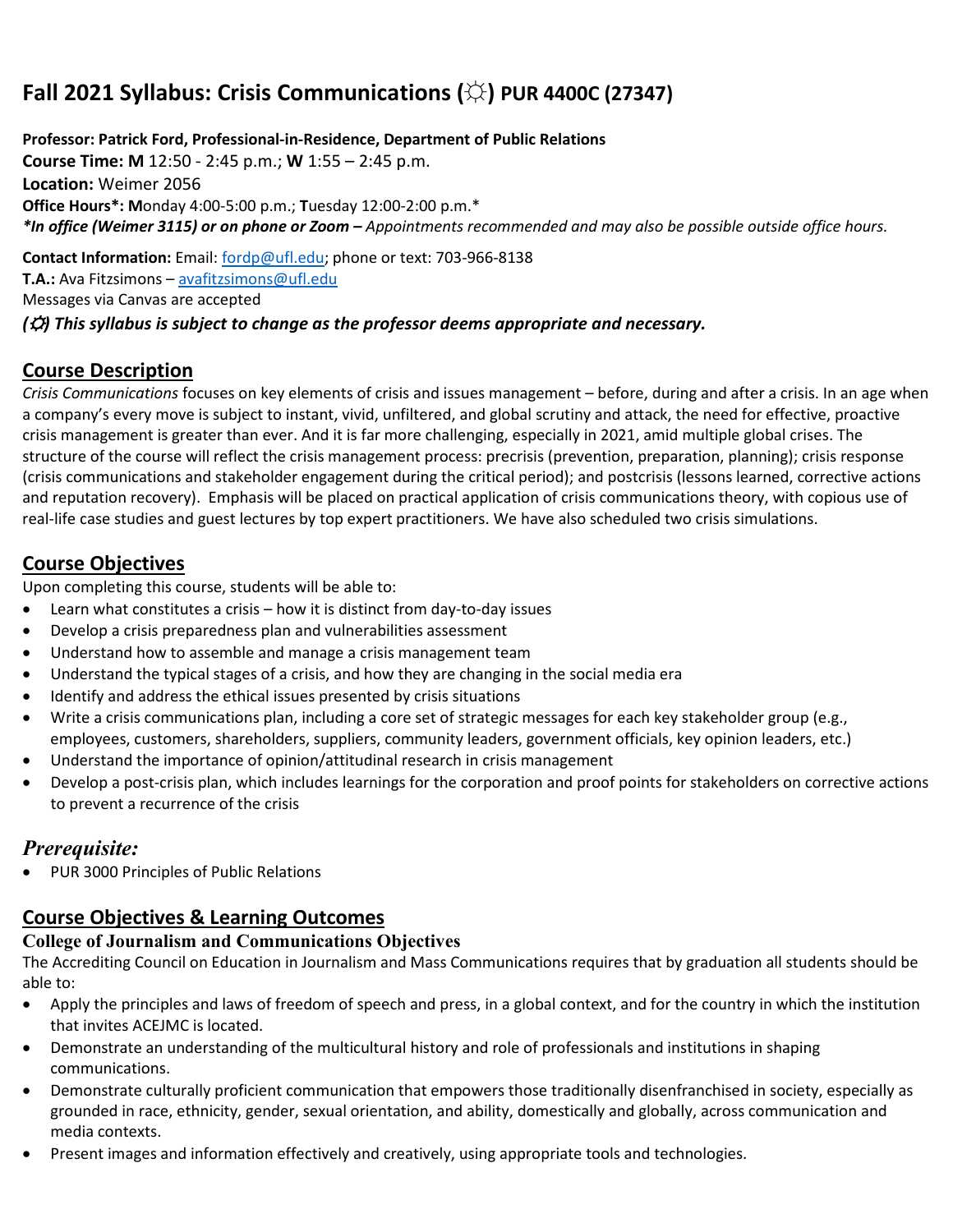- Write correctly and clearly in forms and styles appropriate for the communications professions, audiences, and purposes they serve.
- Demonstrate an understanding of professional ethical principles and work ethically in pursuit of truth, accuracy, fairness, and diversity.
- Apply critical thinking skills in conducting research and evaluating information by methods appropriate to the communications professions in which they work.
- Effectively and correctly apply basic numerical and statistical concepts.
- Critically evaluate their own work and that of others for accuracy and fairness, clarity, appropriate style, and grammatical correctness.
- Apply tools and technologies appropriate for the communications professions in which they work

### **Readings**

#### **Required Book**

W. Timothy Coombs, *Ongoing Crisis Communication: Planning, Managing, and Responding* (5<sup>th</sup> ed.). Thousand Oaks: Sage Publications ISBN: 9781544331959

#### **Additional Readings as Assigned**

Students will be expected to be regular readers of free updates from *PRWeek Daily Breakfast Briefing.* **PRWeek is accessible to UF students through the UF George A. Smathers Libraries online database system.** The professor will provide or assign additional reading materials (e.g. media articles or book chapters) over the course of the semester, mostly for additional information but, in some cases, these may be included in the test. Generally, assigned reading (book chapters or other articles) in the syllabus should be read in advance of the class for which they are listed. Be prepared for the professor to call on you in that class to discuss the assigned readings.

# **Online Course Administration — e-Learning in Canvas**

[https://elearning.ufl.edu](https://elearning.ufl.edu/) will be used to administer the course communication, materials (e.g., PowerPoint files, additional readings, handouts, assignment guidelines, evaluation forms), and grades. For instance, an electronic file of this document is posted on Canvas. You can access the site by using your GatorLink username and password. Please check the site for announcements and/or threads of comments from classmates, and the professor.

#### **Course Professionalism**

- The College of Journalism and Communications is a professional school and professional decorum is expected at all times. Therefore, the students, and the professor, adhere to workplace norms for collegial and respectful interaction. Carefully consider how you participate in class discussions and in the assignments you submit and present. You can use humor and demonstrate creativity but think ahead to how it will reflect on you. Use your best professional judgment. Projects should not contain nudity, profanity, illegal activities, or situations that would put you or others in danger.
- Students are expected to show up on time, not leave early unless prior permission is granted, and wait for the class to end before leaving. This applies to both in-person and Zoom classes. *Please note the significant impact of attendance and active participation in your final grade (25% of grade) and be sure to show up and speak up.*
- Students are expected to conduct themselves in an honest, ethical, and courteous manner with classmates and the professor.

#### **Diversity Statement**

Your experience in this class is important to me. I embrace a notion of intellectual community enriched and enhanced by diversity along several dimensions, including race, ethnicity and national origins, gender and gender identity, sexuality, socio-economic class, disability, age, and religion. It is my intent that students from all diverse backgrounds and perspectives be well-served by this course and that the diversity that students bring to this class be viewed as a resource, strength, and benefit. Please let me know ways to improve the effectiveness of the course for you personally or for others.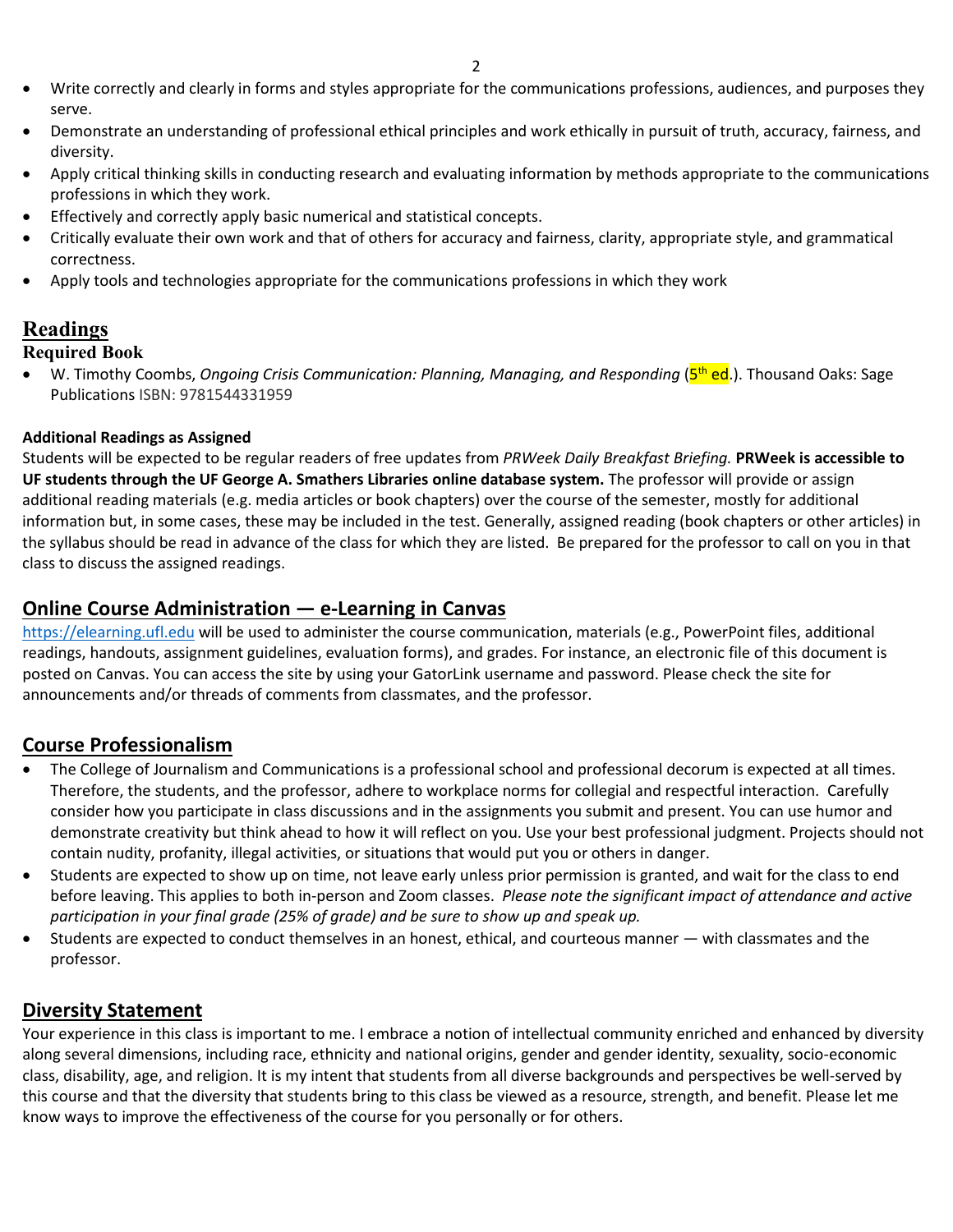### **Course Grades**

The evaluation of coursework will be based on the student's performance in four areas, each of which constitutes a proportion of the final grade. These include: attendance and active participation; an individual assignment (which will include developing a case study related to a corporate crisis and presenting it to the class); one group experiential learning project (collaborating with team members and presenting the final report to the class); and two quizzes.

#### **Active Participation: 25%**

• Attendance and active participation are mandatory. Students will be expected to participate in various interactive exercises on real-world crisis situations and to be fully engaged – whether in class or on Zoom (with live video activated) -- at all times unless cleared in advance with the professor. Absences count from the first class following the drop/add period. After due warning, the professor may prohibit further attendance and subsequently assign a lower or failing grade for excessive absences; more than two unexcused absences during the semester will be considered "excessive absences." You are responsible for notifying the professor in advance of the cause of your absence and, if it is due to illness, provide a note from your medical provider. For further information on attendance policy, please consult: [https://catalog.ufl.edu/UGRD/academic](https://catalog.ufl.edu/UGRD/academic-regulations/attendance-policies/)[regulations/attendance-policies/.](https://catalog.ufl.edu/UGRD/academic-regulations/attendance-policies/)

#### **Individual Assignment / Case Study 25%**

• Individual assignments will provide an opportunity for you to explore various aspects of crisis and corporate reputation management. The most important will be to prepare a case study on a specific company's handling of a crisis. You will select the company and the case (subject to the professor's approval; it must be a case in which social media was or could have been a factor; and it must not be the company/case being analyzed by your group for the group project). The grade will be based on: case selection – how compelling is the situation and its business impact on the company; a company overview that puts the case in context and provides data and analysis on the potential risks to the company; analysis of how prepared the company appeared to be for rapid response; a comprehensive analysis of how the company engaged with primary and secondary stakeholders through direct engagement, media relations, and social media interaction; style and quality of writing; and quality of a presentation deck accompanying the case study, which may be used in class presentations to illustrate and bring the case to life.

#### **Quizzes: 25%**

• Two quizzes will be scheduled. These will be designed to test the students' understanding of key concepts of crisis communication addressed in the course textbook and discussed in class by the professor and/or guest lecturers.

#### **Group Project and Presentation: 25%**

• This group project will require you to work collaboratively with fellow students to develop a comprehensive case study of a consequential crisis for which enough information is publicly available to allow for detailed description and analysis of the company's reputation before the event; the nature and impact of the cause of the crisis; identification of key primary and secondary stakeholders and analysis of how successfully the company engaged with them; the impact of media and social media in causing and/or exacerbating the crisis; and the post-crisis steps the company took to recover from the crisis, to persuade stakeholders they would avoid recurrence of the crisis, and to fully or partially restore the company's reputation. Directions and team assignments will be provided early in the semester.

Grading for the course follows current UF grading policies for assigning grade points (see [https://catalog.ufl.edu/ugrad/current/regulations/info/grades.aspx\)](https://catalog.ufl.edu/ugrad/current/regulations/info/grades.aspx).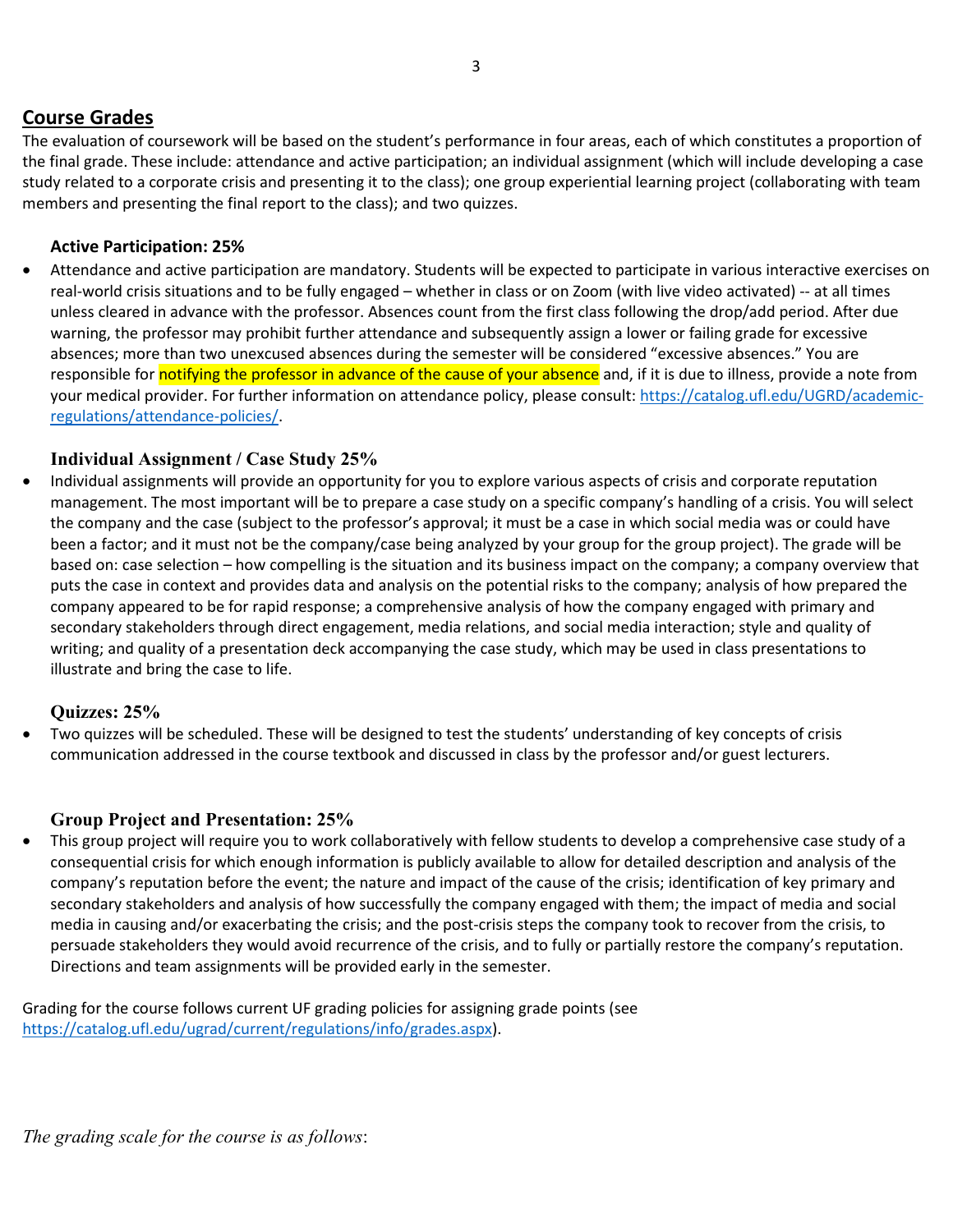#### $A = 93.0 - 100\%$ .  $A = 90.0 - 92.99\%$ .  $B = 87.0 - 89.99\%$ .  $B = 83.0 - 86.99\%$ .  $B = 80.0 - 82.99\%$ .  $C = 77.0 - 79.99\%$ .  $C = 74.0-76.99\%$ .  $C = 70.0-73.99\%$ .  $D = 67.0-69.99\%$ .  $D = 64.0-66.99\%$ .  $D = 60.0-63.99\%$ .  $E =$ below 60%

*Further information about grades and grading policy may be found at this* [link to the university grades and grading](https://catalog.ufl.edu/UGRD/academic-regulations/grades-grading-policies/)  [policies.](https://catalog.ufl.edu/UGRD/academic-regulations/grades-grading-policies/)

# **Online Course Evaluations**

Students are expected to provide professional and respectful feedback on the quality of instruction in this course by completing course evaluations online via GatorEvals. Guidance on how to give feedback in a professional and respectful manner is available at [https://gatorevals.aa.ufl.edu/students/.](https://gatorevals.aa.ufl.edu/students/) Students will be notified when the evaluation period opens, and can complete evaluations through the email they receive from GatorEvals, in their Canvas course menu under GatorEvals, or vi[a https://ufl.bluera.com/ufl/.](https://ufl.bluera.com/ufl/) Summaries of course evaluation results are available to students a[t https://gatorevals.aa.ufl.edu/public-results/.](https://gatorevals.aa.ufl.edu/public-results/)

# **The Honor Pledge**

UF students are bound by The Honor Pledge which states, "We, the members of the University of Florida community, pledge to hold ourselves and our peers to the highest standards of honor and integrity by abiding by the Honor Code. On all work submitted for credit by students at the University of Florida, the following pledge is either required or implied: "On my honor, I have neither given nor received unauthorized aid in doing this assignment." The Honor Code specifies a number of behaviors that are in violation of this code and the possible sanctions. [Click here to read the Honor Code.](https://sccr.dso.ufl.edu/process/student-conduct-code/) Furthermore, you are obligated to report any condition that facilitates academic misconduct to appropriate personnel. If you have any questions or concerns, please consult with the instructor or TA in this class.

# **Students Requiring Accommodations**

Students with disabilities who experience learning barriers and would like to request academic accommodations should connect with the disability Resource Center[. Click here to get started with the Disability Resource Center.](https://disability.ufl.edu/students/get-started/) It is important for students to share their accommodation letter with their instructor and discuss their access needs, as early as possible in the semester.

# **Campus Resources**

#### **Health and Wellness Resources**

- *U Matter, We Care*: If you or someone you know is in distress, please contac[t umatter@ufl.edu, 3](mailto:umatter@ufl.edu)52-392-1575, or visit [U](https://umatter.ufl.edu/)  [Matter, We Care website](https://umatter.ufl.edu/) to refer or report a concern and a team member will reach out to the student in distress.
- *Counseling and Wellness Center*: [Visit the Counseling and Wellness Center website](https://counseling.ufl.edu/) or call 352-392-1575 for information on crisis services as well as non-crisis services.
- *Student Health Care Center*: Call 352-392-1161 for 24/7 information to help you find the care you need, o[r visit the](https://shcc.ufl.edu/)  [Student Health Care Center website.](https://shcc.ufl.edu/)
- *University Police Department*[: Visit UF Police Department website](https://police.ufl.edu/) or call 352-392-1111 (or 9-1-1 for emergencies).
- *UF Health Shands Emergency Room / Trauma Center:* For immediate medical care call 352-733-0111 or go to the emergency room at 1515 SW Archer Road, Gainesville, FL 32608; [Visit the UF Health Emergency Room and Trauma](https://ufhealth.org/emergency-room-trauma-center)  [Center website.](https://ufhealth.org/emergency-room-trauma-center)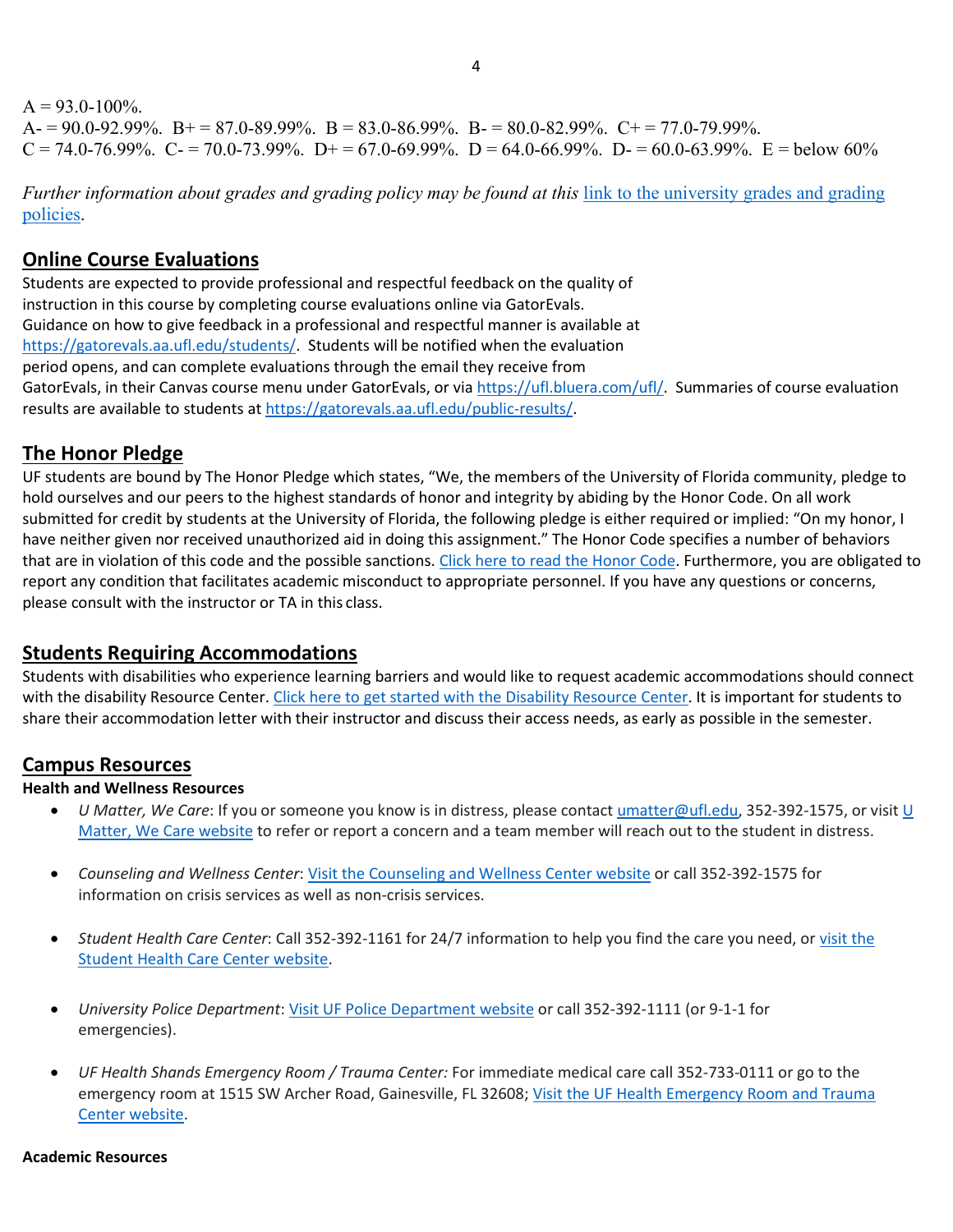- *E-learning technical support*: Contact th[e UF Computing Help Desk](http://helpdesk.ufl.edu/) at 352-392-4357 or via e-mail at [helpdesk@ufl.edu.](mailto:helpdesk@ufl.edu)
- *[Career Connections Center](https://career.ufl.edu/)*: Reitz Union Suite 1300, 352-392-1601. Career assistance and counseling services.
- *[Library Support](https://cms.uflib.ufl.edu/ask)*: Various ways to receive assistance with respect to using the libraries or finding resources.
- *[Teaching Center](https://teachingcenter.ufl.edu/)*: Broward Hall, 352-392-2010 or to make an appointment 352- 392-6420. General study skills and tutoring.
- *Writing Studio:* 2215 Turlington Hall*,* 352-846-1138. Help brainstorming, formatting, and writing papers.
- *Student Complaints On-Campus*: [Visit the Student Honor Code and Student Conduct Code webpage for more](https://sccr.dso.ufl.edu/policies/student-honor-%20code-student-conduct-code/)  [information.](https://sccr.dso.ufl.edu/policies/student-honor-%20code-student-conduct-code/)
- *On-Line Students Complaints*: [View the Distance Learning Student Complaint Process.](https://distance.ufl.edu/getting-help/student-complaint-process/)

### **UF COVID-19 Guidance**

In response to COVID-19, the following practices are in place to maintain your learning environment, to enhance the safety of our in-classroom interactions, and to further the health and safety of ourselves, our neighbors, and our loved ones.

- If you are not vaccinated, get vaccinated. Vaccines are readily available at no cost and have been demonstrated to be safe and effective against the COVID-19 virus. Visit this link for details on where to get your shot, including options that do not require an appointment: <https://coronavirus.ufhealth.org/vaccinations/vaccine-availability/>. Students who receive the first dose of the vaccine somewhere off-campus and/or outside of Gainesville can still receive their second dose on campus.
- You are expected to wear approved face coverings at all times during class and within buildings even if you are vaccinated. Please continue to follow healthy habits, including best practices like frequent hand washing. Following these practices is our responsibility as Gators.
	- $\circ$  Sanitizing supplies are available in the classroom if you wish to wipe down your desks prior to sitting down and at the end of the class.
	- o Hand sanitizing stations will be located in every classroom.
- If you are sick, stay home and self-quarantine. Please visit the UF Health Screen, Test & Protect website about next steps, retake the questionnaire and schedule your test for no sooner than 24 hours after your symptoms began. Please call your primary care provider if you are ill and need immediate care or the UF Student Health Care Center at 352-392-1161 (or email [covid@shcc.ufl.edu](mailto:covid@shcc.ufl.edu)) to be evaluated for testing and to receive further instructions about returning to campus. UF Health Screen, Test & Protect offers guidance when you are sick, have been exposed to someone who has tested positive or have tested positive yourself. Visit the [UF Health Screen, Test & Protect website](https://click.info.gator360.ufl.edu/?qs=8f0d5e01a3f7385148f144e2089093522a358a8d85cb9db73c31675d3c5e5c0d27748d40c212f544822551342f1912ea5b4f2b890d5952e8) for more information.
	- $\circ$  Course materials will be provided to you with an excused absence, and you will be given a reasonable amount of time to make up work.
	- $\circ$  If you are withheld from campus by the Department of Health through Screen, Test & Protect you are not permitted to use any on campus facilities. Students attempting to attend campus activities when withheld from campus will be referred to the Dean of Students Office.
- Continue to regularly visit coronavirus.UFHealth.org and coronavirus.ufl.edu for up-to-date information about COVID-19 and vaccination.

# **Policy on Recording Classes**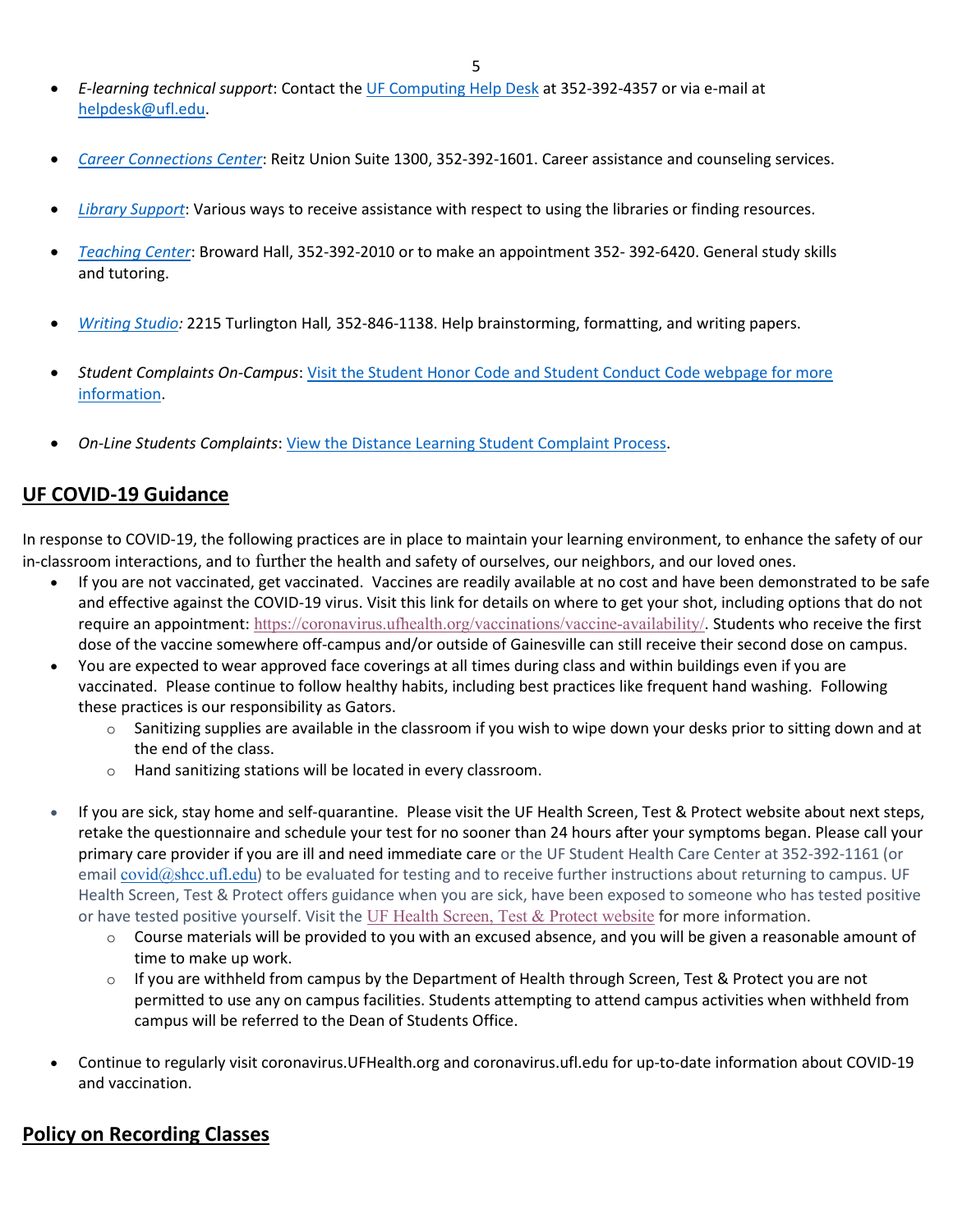- Students are allowed to record video or audio of class lectures. However, the purposes for which these recordings may be used are strictly controlled. The only allowable purposes are (1) for personal educational use, (2) in connection with a complaint to the university, or (3) as evidence in, or in preparation for, a criminal or civil proceeding. All other purposes are prohibited. Specifically, students may not publish recorded lectures without the written consent of the instructor.
- A "class lecture" is an educational presentation intended to inform or teach enrolled students about a particular subject, including any instructor-led discussions that form part of the presentation, and delivered by any instructor hired or appointed by the University, or by a guest instructor, as part of a University of Florida course. A class lecture **does not** include lab sessions, student presentations, clinical presentations such as patient history, academic exercises involving solely student participation, assessments (quizzes, tests, exams), field trips, private conversations between students in the class or between a student and the faculty or lecturer during a class session.
- Publication without permission of the instructor is prohibited. To "publish" means to share, transmit, circulate, distribute, or provide access to a recording, regardless of format or medium, to another person (or persons), including but not limited to another student within the same class section. Additionally, a recording, or transcript of a recording, is considered published if it is posted on or uploaded to, in whole or in part, any media platform, including but not limited to social media, book, magazine, newspaper, leaflet, or third party note/tutoring services. A student who publishes a recording without written consent may be subject to a civil cause of action instituted by a person injured by the publication and/or discipline under UF Regulation 4.040 Student Honor Code and Student Conduct Code.

# **Other Important Notes**

- We will meet in person (Weimer 2056) for most classes, but several classes will be conducted on Zoom to accommodate guest lecturers – you will receive ample advance notice in those cases. In response to COVID-19, we will carefully track and comply with all UF policies and guidelines to maintain your learning environment and to enhance the safety of our inclassroom interactions
- The professor reserves the right to make changes, if necessary, to the grading system, schedule, or other matters pertaining to the class.
- I can be reached in my office (Weimer 3115), via email (fordp@ufl.edu), by telephone (352-294-0493) or by text (703- 966-8138). While I always strive to respond in a timely way, please be aware that I may not always be able to respond immediately to your communication. As a rule, allow up to 24 hours for a response.
- Students are not permitted to bring guests to class unless pre-arranged with me in advance.
- If you notice yourself having trouble in the course, it is crucial that you see me immediately or as soon as possible. Please feel free to approach me about any concerns or comments you might have about this class. Ideally, every student in the class should plan to have at least one 1:1 meeting with me during the semester – I can meet with you during office hours or at other times, but I ask that you reach out in advance and schedule an appointment.
- Any evidence of plagiarism or cheating will result in an "E" for the course and possible disciplinary action.
- Do not submit the same work to more than one class without prior written permission from both professors. Do not adapt work from another class for this class without my prior written permission.
- Do not adapt someone else's work and submit it as your own. This course requires original work, created at this time, for this purpose.
- Spelling counts, as do grammar, punctuation and professional presentation techniques. If you need extra help with presentation skills, arrange an appointment with me.
- An assignment turned in past the deadline may be penalized one letter grade for each weekday it is late. This is a business where deadlines count.
- In addition to the required and recommended readings, you are expected to maintain comprehensive class notes because class lectures often contain information that is not contained in the readings. You will be quizzed on this information. *If you miss a class, it is your responsibility to get briefed by another student on the content covered in the*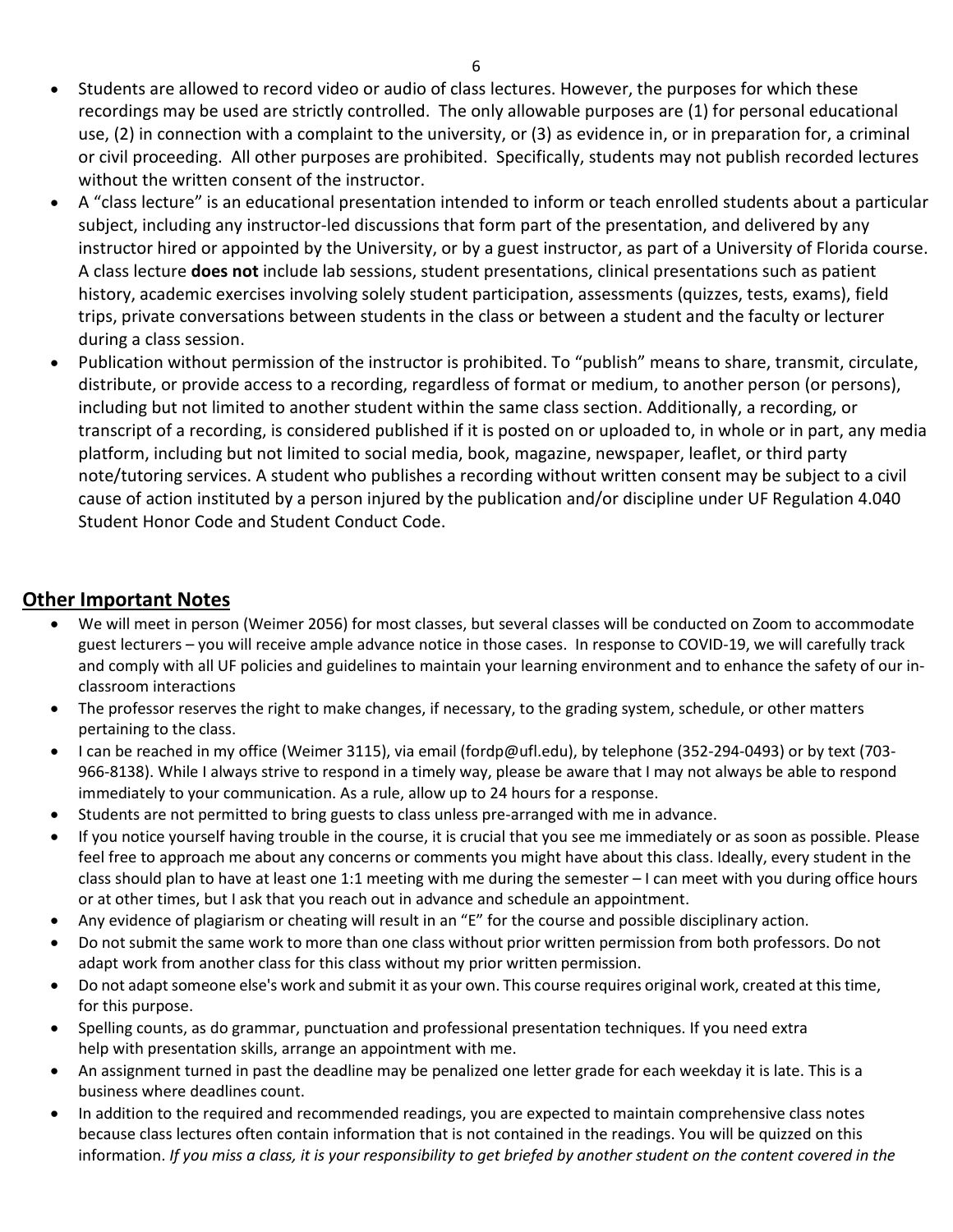7

*class.*

• Misspelling company or agency names during exercises may result in a letter grade deduction. Check your work!

#### **Course Schedule**

#### **\*Readings are to be done BEFORE the date listed below\***

- **M. Aug 23** Course overview and introductions
	- Interactive crisis response exercise
	- Importance of ethical conduct (Page Principles)
	- Group and individual assignment details
- **W. Aug 25** Crisis du jour exercise
- **M. Aug 30** Interactive review: "A Need for More Crisis Management Knowledge" • Read: Chapter 1, *Ongoing Crisis Communication: Planning, Managing, and Responding*
	- - Outline of three-stage approach
		- Importance of crisis management
- **W. Sep 1** Interactive review: Risk management, crisis prevention and crisis mitigation
	- Read: Ch. 2-3, *Ongoing Crisis Communication*
	- "Enterprise Risk Management" (ch.2)
	- "Building Crisis Resistant Organizations" (ch.3)
- **M. Sep 6 Holiday – Labor Day**
- **W. Sep 8** Lecture: Stakeholder theory as it relates to corporate reputation and resilience Interactive review: "Stakeholder Engagement – Creating and Sustaining Advocacy"
	- Read ch. 5, *New Era of the CCO* (copies posted on Canvas Files)
	- Ted Talk on stakeholder theory
- **M. Sep 13** Interactive Review: Crisis Preparing (part 1)
	- Vulnerability assessments and scenario planning
	- Selecting and training the crisis management team (CMT)
	- Read: Ch. 4, *Ongoing Crisis Communication*
- **W. Sep 15** Crisis du jour
- **M. Sep 20** Guest lecture: Scott Farrell, President, Global Corporate Practice, Golin
	- Interactive crisis simulation (product contamination crisis)
- **W. Sep 22** Guest Lecture: Idil Cakim, SVP, Research and Insights, Audacy
- **M. Sep 27** Interactive Review: Crisis Preparing (part 2)
	- Developing a Crisis Communication Plan
	- Stakeholders and Preparation
	- Read: Ch. 5, *Ongoing Crisis Communication*
- **W. Sep 29** Guest lecture: Dr. Chuck Wallington, EVP and Chief Marketing and Communications Officer, Cone Health and James Harris, Senior Marketing Manager, McKesson • "Crisis Management in a Major Public Health System During a Pandemic"
- **M. Oct 4** Guest Lecture: Sonia Diaz, SVP, Balsera Communications, and President, Hispanic Public Relations Association • Interactive workshop on multiple cases **W. Oct 6 Quiz #1**